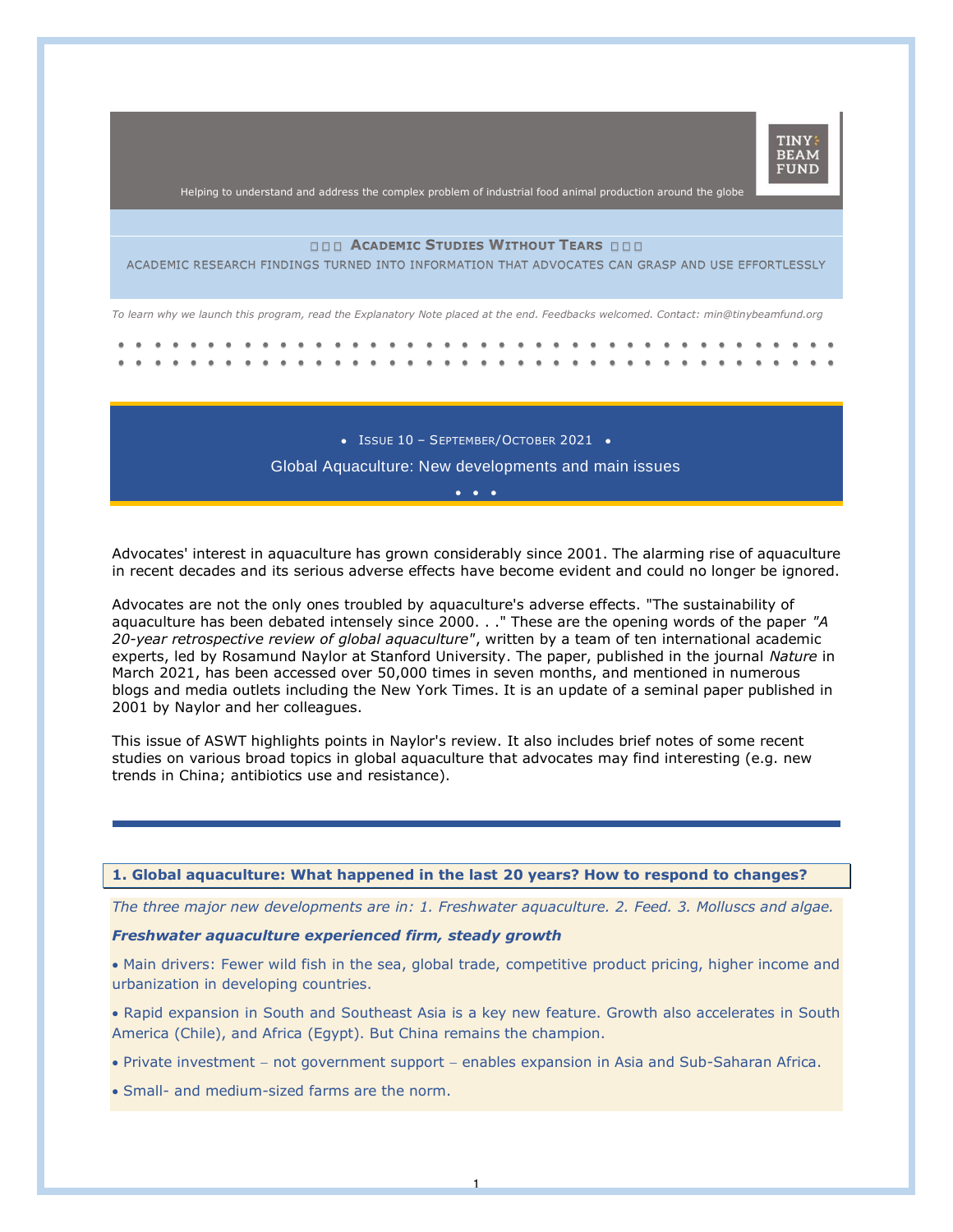• Although the global aquaculture value chain is significant, a lot of products are consumed locally. 90% of aquaculture output is not intended for export markets.

• Of the species that are traded globally, four dominate: Salmon, shrimp, catfish, tilapia.

• Notable developments in freshwater aquaculture: 1. Over-intensification. This causes serious aquatic pollution. 2. Increased use of compound feed (a mix of mainly terrestrial and some marine ingredients) as well as supplementary feed, driven by certification initiatives. This has made intensive farming possible. 3. Proliferation of farming non-fed fish in low input-output systems in aquatic commons such as reservoirs. These systems do not disturb biodiversity and nutrient balances.

# *Less dependency on fishmeal and fish oil from wild fish, although captured marine fish still provide important ingredients for aquafeed in some countries.*

• Reasons: High price of fishmeal and fish oil; more omnivorous species are farmed; better feed conversion ratios; better processing technologies that extract more oil and fishmeal from captured wild fish; greater use of plant ingredients.

• Replacing marine proteins with land-based ones means tighter ties between aquaculture and terrestrial global food systems. This can lead to problems and unintended consequences such as clearing Brazilian forests to grow soy for aquafeed.

## *Significant expansion in the cultivation of molluscs and algae:*

• The volume of extractive filter-feeding bivalves and algae produced has doubled in the past two decades. Both production and consumption is led by China.

• About 65 species of molluscs, chiefly clams, oysters, mussels, are farmed. They generally do not need to be fed. And they provide eco-system service (e.g. filter excess nutrients caused by human activities).

• 99% of cultivated algae and aquatic plants come from Asia. The majority of products are used by the food industry (e.g. as additives) and for non-food sectors (e.g. in cosmetics, fertilizers, bioplastics).

• Algae farming faces a range of issues, including: 1. Lots of disease outbreaks. 2. Lack of progress in and incentives for R&D. 3. Not cost-competitive as aquafeed or for cattle. 4. Limited consumer demand.

#### *Key challenges:*

• Pathogens, pests, parasites (PPP): Chronic risks of PPP remain even with using antibiotics and adopting best management practices to avoid, detect and treat PPP.

• Harmful algal blooms: Increasing worldwide and becoming more severe.

• Climate change: Poses a number of challanges (especially with suboptimal growing temperatures), exacerbates PPP and algal blooms, and can lead to big losses unless adaptation responses are taken.

• Producers not meeting environmental sustainability goals: Some progress made, but producers are not motivated to do more because they are not rewarded with better prices or access to markets.

#### *Responses to challenges:*

• Recirculating aquaculture systems: Better efficiency; can reduce PPP risks; costly; can fail catastrophically; competitiveness with other systems uncertain.

• Offshore aquaculture: High costs and risks; public resistance; large-scale only in China and Norway.

• Governance, regulations, and certifications: Many public and private regulations, ratings, certifications, and consumer guides have emerged, including dozens from NGOs. All these schemes and certifications have serious limitations and are unevenly applied (e.g. skewed towards major export species). Consumers in Asia are getting a little more interested in certifications due to food safety concerns.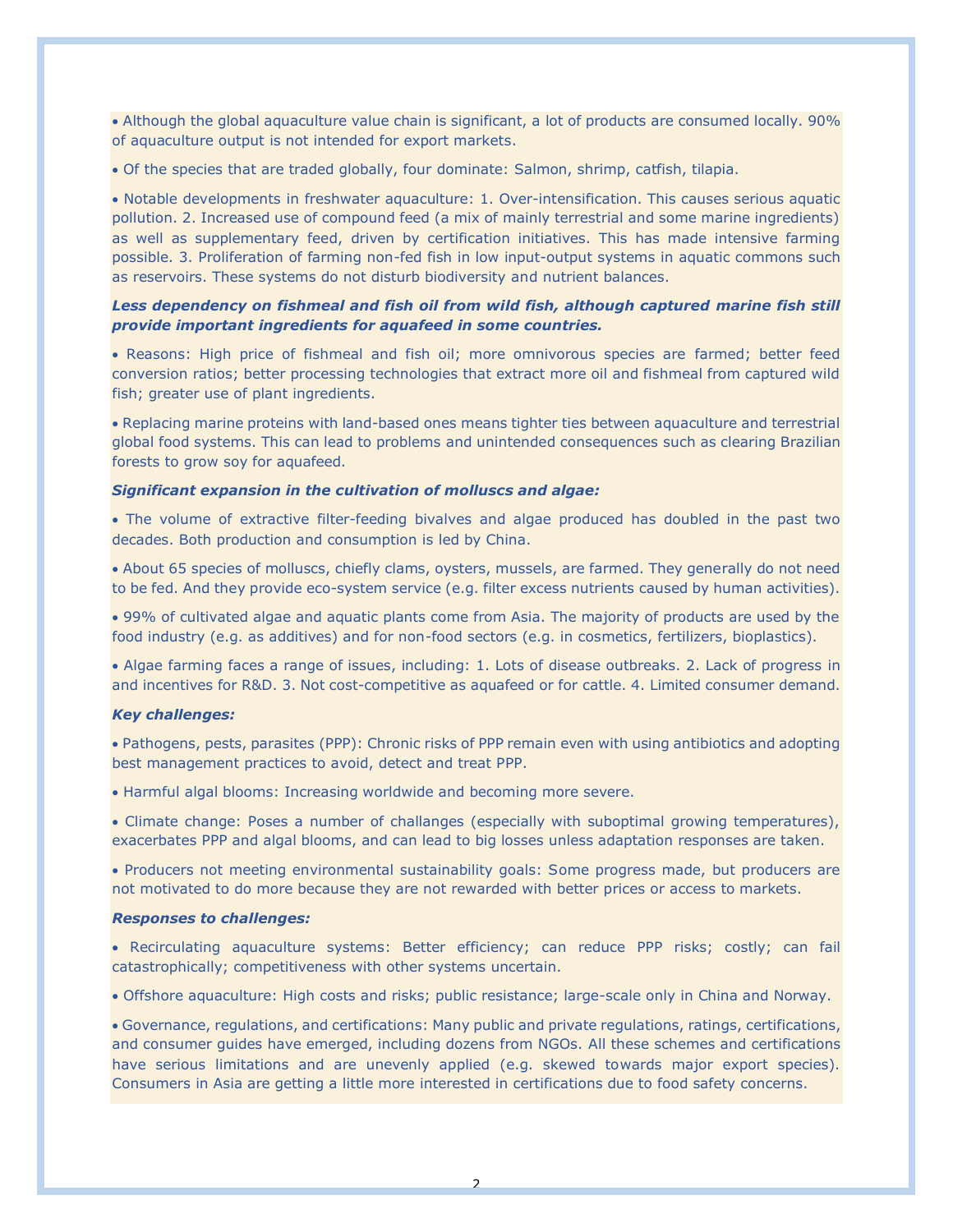A new hybrid governance and management approach that goes beyond a particular farm to include buyers, local authorities, large and small producers, and more transparency is promising.

# *Seven recommendations:*

1. Urge producers to adopt sustainable practices and have their products receive global certifications.

- 2. Continue to innovate on the feed front.
- 3. Ensure prudent planning, siting, regulating, and scaling of aquaculture operations.
- 4. Develop multiple clearly articulated, transparent, flexible governance so all stakeholders can innovate.
- 5. Provide improved financial and environmental management to recirculating and offshore systems.
- 6. Invest in a broad range of PPP prevention strategies and not wait till PPP have emerged.

7. Adopt a food systems approach that include "nutrition, equity, justice, and environmental outcomes and trade-offs across land and sea" when formulating programs and policies.

### *IF YOU HAVE TIME, PLEASE READ A LONGER VERSION IN THE APPENDIX*

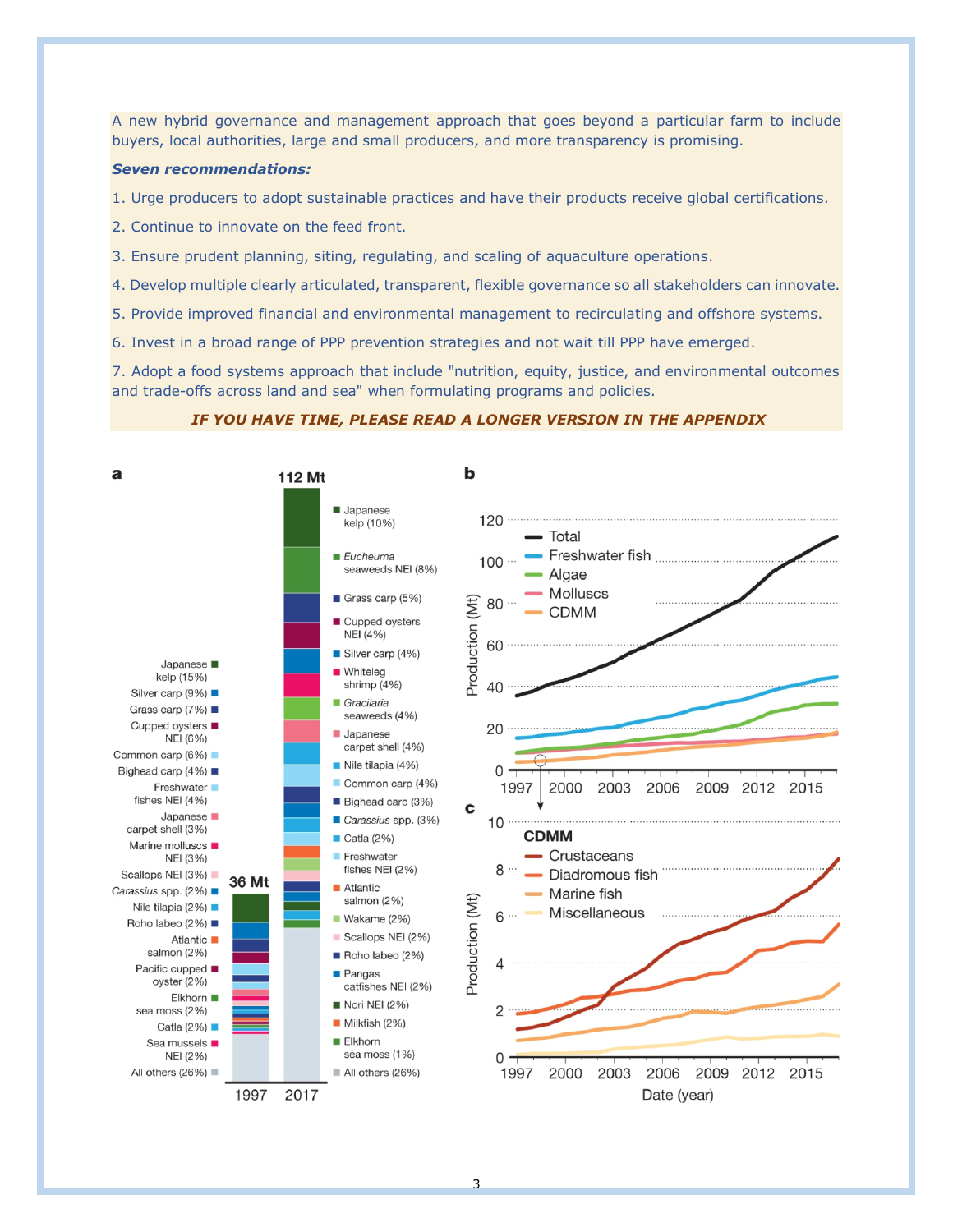Fig. 1 | Composition and growth of global live-weight aquaculture production. a, The species composition is shown for 1997 and 2017. Green, plants and algae; blue, freshwater fish; pink, shellfish; orange, diadromous fish. b, c, Growth is shown from 1997 to 2017 for the following production categories (b): total, freshwater fish, algae, molluscs and CDMM, which comprises crustaceans, diadromous fish, marine fish, and miscellaneous species and is expanded in c. Algae comprised more than 99% of the production weight of 'algae and aquatic plants' production in 2017.

Naylor, Rosamond L., Ronald W. Hardy, Alejandro H. Buschmann, Simon R. Bush, Ling Cao, Dane H. Klinger, David C. Little, Jane Lubchenco, Sandra E. Shumway, and Max Troell. "A 20-Year Retrospective Review of Global Aquaculture." *Nature* 591, no. 7851 (March 2021): 551–563. doi: 10.1038/s41586-021-03308-6.

• • •

### **2. A few production trends in the country that tops the world's aquaculture league table**

China is not only the winner in aquaculture, it is  $#1$  in marine capture fisheries as well.

Traditional farmed fish species (e.g. grass and silver carp) have become less profitable due to the rise in input costs and local consumer demand for a broader selection of seafood. This has resulted in a greater diversification in species that are farmed.

There is better knowledge of fish digestion and nutrition, processing of raw feed materials, use of compound feed, plus a trend towards systems that are low input-high output. So even though many more fish are farmed, the use of imported and domestic fishmeal derived from wild fish has remained relatively stable and not expanded. The decreased reliance on fishmeal is actually "impressive".

To lower the high cost of commercial aquafeed, some farmers go back to using "traditional methods of dyke-crop culture". This approach has led to some de-intensification.

Government policies put in place a while back are showing considerable impact on aquaculture. The emphasis on marine fisheries management and conservation has made much less wild fish available to feed farmed fish. And environmental protection legislation has reduced signficantly the areas for cultivating carps, and is driving "wholesale changes" in the country's aquculture production.

Newton, Richard, Wenbo Zhang, Zhaoxing Xian, Bruce McAdam, and David C. Little. "Intensification, Regulation and Diversification: The Changing Face of Inland Aquaculture in China." *Ambio* 50, no. 9 (September 1, 2021): 1739–1756. doi: 10.1007/s13280-021-01503-3.

Zhao, Kangshun, Min Zhang, Kang Wang, Konghao Zhu, Congjun Xu, Jiayi Xie, and Jun Xu. "Aquaculture Impacts on China's Marine Wild Fisheries Over the Past 30 Years." *Frontiers in Marine Science* 8 (July 26, 2021): 710124. doi: 10.3389/fmars.2021.710124.

• • •

### **3. Aquaculture growth will be unevenly distributed globally**

Taken as whole, the aquaculture sector will likely see rapid growth globally. For a number of countries, local demand is a key driver of this expansion. These demands and seafood consumption patterns are in turn shaped by each country's own level and pace of economic development.

It is interesting to see that three of the four most populous countries in the world (i.e. China, U.S., India, Indonesia) are also top aquaculture producers (U.S. is the exception). This may be explained by the strength of domestic markets and the importance of seafood in people's diets in these countries.

But growth currently is and will be unevenly distributed. "Production of the ten largest countries made up 89% of the total aquaculture production in 2016." And the rate of growth in some countries in Africa and South America is now more than that of major Asian producers.

4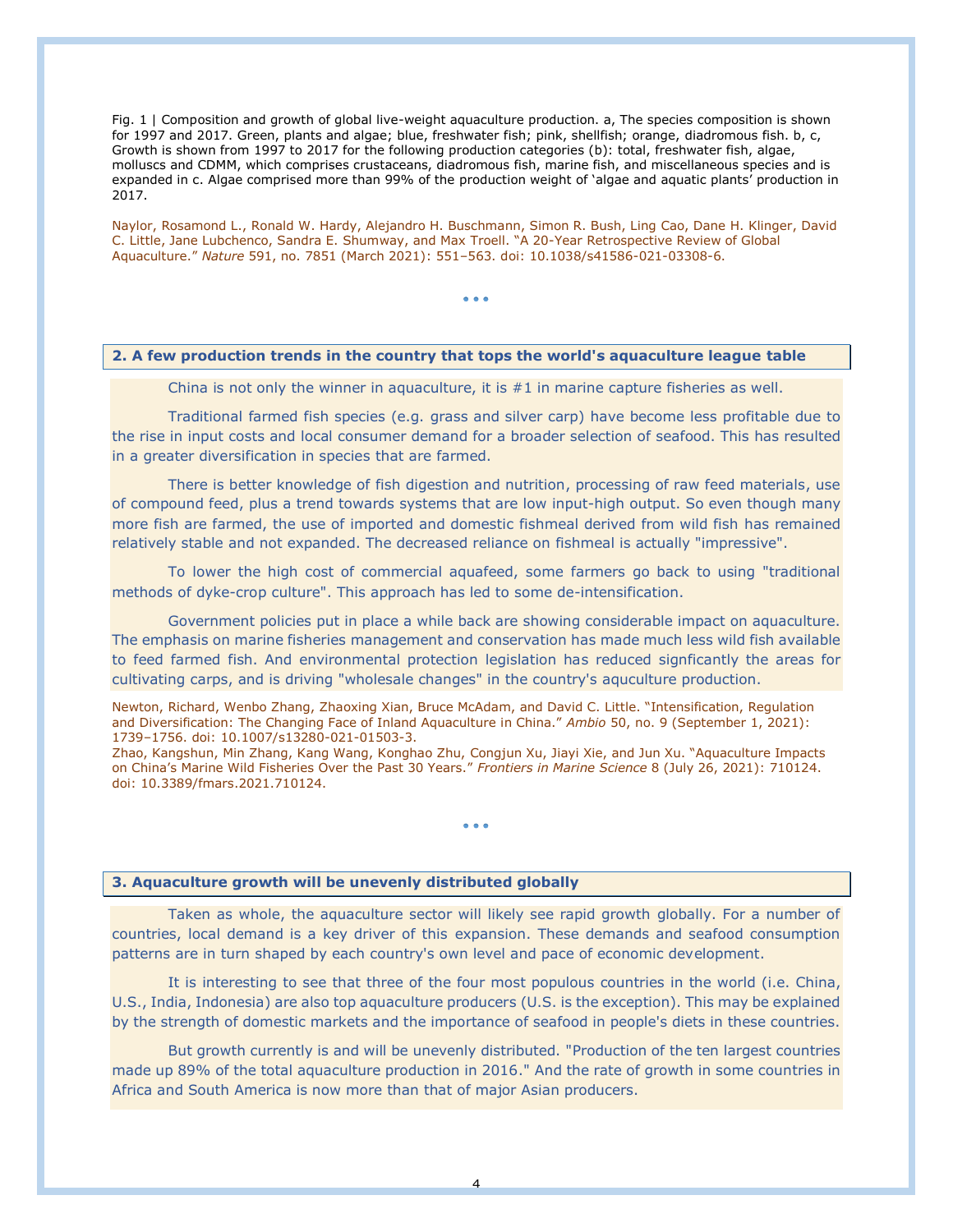Growth is also by no means universal. Most developed countries that led production up to the 1970s no longer play a role in the current aquaculture "revolution". EU and US are now net importers of seafood. Aquaculture is also "limited in most small island communities and some large coastal nations with important fisheries sectors".

| 1970                          | 2016                           |
|-------------------------------|--------------------------------|
| 1. China                      | 1. China                       |
| 2. Japan <sup>a</sup>         | 2. India                       |
| 3. United States <sup>a</sup> | 3. Indonesia                   |
| 4. Spain <sup>a</sup>         | 4. Vietnam                     |
| 5. India                      | 5. Bangladesh                  |
| 6. Indonesia                  | 6. Egypt                       |
| 7. France <sup>a</sup>        | 7. Norway <sup>a</sup>         |
| 8. Philippines                | 8. Chile                       |
| 9. Netherlands <sup>a</sup>   | 9. Myanmar                     |
| 10. Thailand                  | 10. Thailand                   |
| 11. South Korea               | 11. Philippines                |
| 12. Soviet Union <sup>a</sup> | 12. Japan <sup>a</sup>         |
| 13. Taiwan                    | 13. Brazil                     |
| 14. Vietnam                   | 14. South Korea                |
| 15. Bangladesh                | 15. Ecuador                    |
| 16. Malaysia                  | 16. United States <sup>a</sup> |
| 17. Italy <sup>a</sup>        | 17. Iran                       |
| 18. Germany <sup>a</sup>      | 18. Nigeria                    |
| 19. Hungary <sup>a</sup>      | 19. Spain <sup>a</sup>         |
| 20. Romania <sup>a</sup>      | 20. Taiwan                     |
| Share in developed countries: |                                |
| 41.2%                         | 5.6%                           |

*a* Indicates an economically developed country

Garlock, Taryn, Frank Asche, James Anderson, Trond Bjørndal, Ganesh Kumar, Kai Lorenzen, Andrew Ropicki, Martin D. Smith, and Ragnar Tveterås. "A Global Blue Revolution: Aquaculture Growth Across Regions, Species, and Countries." *Reviews in Fisheries Science & Aquaculture* 28, no. 1 (January 2, 2020): 107–116. doi: 10.1080/23308249.2019.1678111.

• • •

# **4. The complexity and heterogeneity of global fish consumption patterns**

If one wants to address concerns with seafood demand and consumption in the world, it is not enough to realize that the overall global demand will probably double by 2050 if real prices for fish stay constant. (Consumption has doubled once already from 2000 to 2020).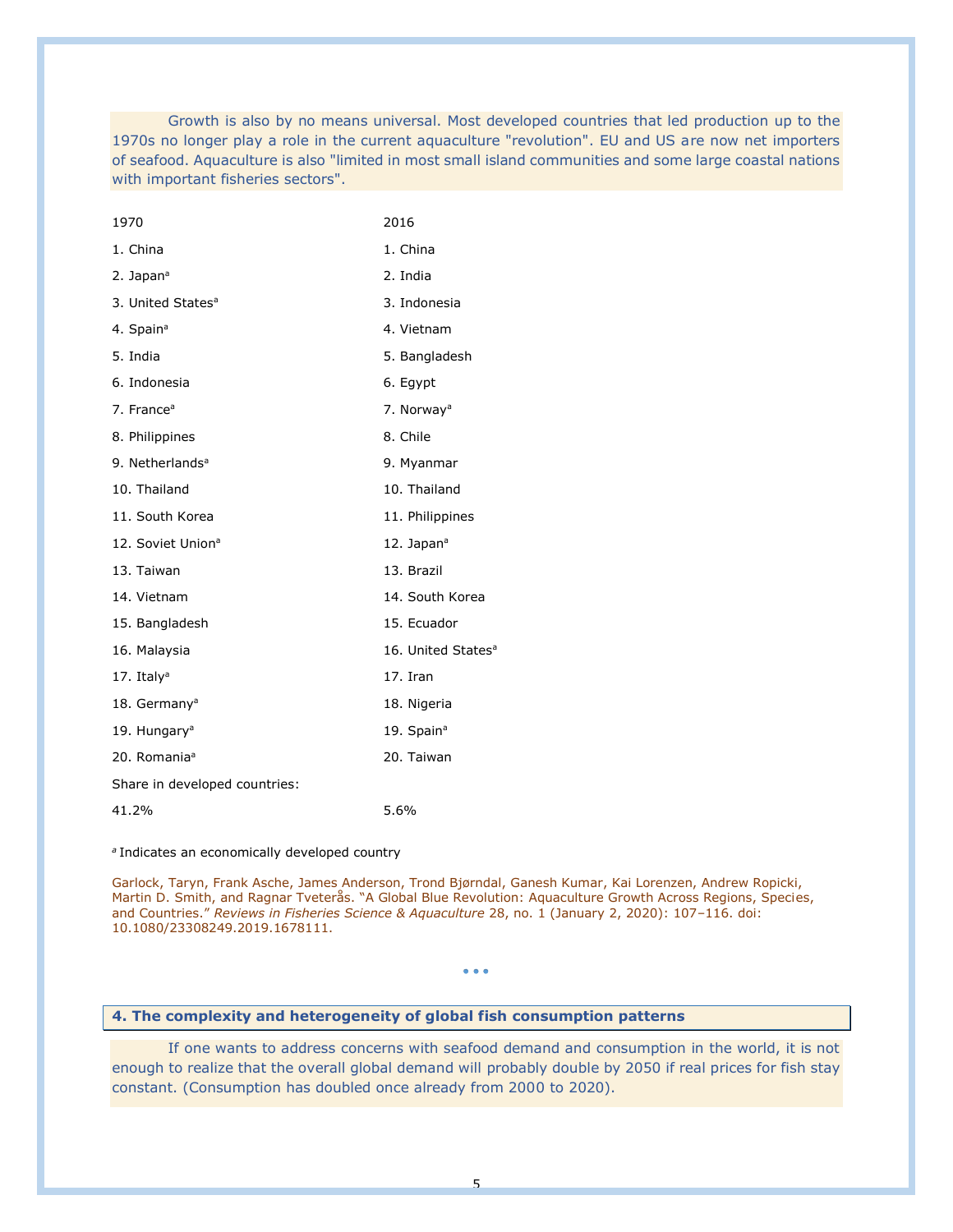One needs to understand thoroughly what kinds of seafood (also known as "blue food") people in which places are eating/will eat, and where exactly these food are/will be produced. Figuring all this out is very complicated. But understanding the different "economic, demographic, and geographic factors and preferences" of consumers is essential for planning any form of action.

Firstly, a huge diversity of fish is produced and traded around the world. "Fish" covers thousands of species that are farmed or captured. Secondly, it is not a straightforward matter of rising income leading to more fish consumption. Different income groups, countries, regions have distinct consumption patterns, and much depends on what is "widely available, affordable, and traditionally eaten". Moreover, one needs to understand "substitution among fish groups and other animal source foods in national diets". Currently, 8% of animal protein in human diet comes from global aquaculture.

For example: Asia (e.g. China) consume large shares of freshwater fish (e.g. carp). Africa (e.g. Ghana) and South America (e.g. Peru) prefer both freshwater fish and pelagic species (e.g. sardines). Europe, North America, and Oceania favor demersal species (e.g. Atlantic cod). Some countries in Africa (e.g. Nigeria) now import frozen fillets and small fish, and the real price of fish has risen in the past decade even though traditionally fish was the cheapest source of animal protein.

Naylor, Rosamond L., Avinash Kishore, U. Rashid Sumaila, Ibrahim Issifu, Blaire P. Hunter, Ben Belton, Simon R. Bush, et al. "Blue Food Demand across Geographic and Temporal Scales." *Nature Communications* 12, no. 1 (September 15, 2021): 5413. doi: 10.1038/s41467-021-25516-4.

• • •

# **5. Limitations in aquaculture certification schemes**

Eight widely used global aquaculture certification schemes have been examined for the range of issues they cover (e.g. Aquaculture Stewardship Council /ASC; Global G.A.P., BRC Global Standards, Royal Society for the Prevention of Cruelty to Animals /RSPCA).

Researchers find that the schemes emphasize issues in two domains: 1. Environmental conditions and concerns (e.g. how human aquaculture activities impact the surrounding environment; how the environment in which the fish are placed affect the fish's health and welfare). 2. Governance and practices of companies and the industry (e.g. "transparency and traceability, food safety, accountability and enforcement, and social assurance").

These certifications do not do a good job at addressing other dimensions that are often regarded as essential for true sustainability. They gloss over two important categories: 1. Economic issues related to labor, employment, investment in technology and innovation. 2. Cultural issues related to respect for native culture, to employee interest and well-being.

Although often known as sustainability certifications, by taking a narrow and lopsided perspective, they "promote a skewed understanding of sustainability". Furthermore, the criteria they use are confusing, do not complement each other, and do not take into consideration how they can be implemented in the long run especially since these criteria can be contradicted by economic and social realities and structures which the certification schemes fail to cover.

Osmundsen, Tonje C., Vilde S. Amundsen, Karen A. Alexander, Frank Asche, Jennifer Bailey, Bengt Finstad, Marit Schei Olsen, Klaudia Hernández, and Hugo Salgado. "The Operationalisation of Sustainability: Sustainable Aquaculture Production as Defined by Certification Schemes." *Global Environmental Change* 60 (January 2020): 102025. doi: 10.1016/j.gloenvcha.2019.102025.

• • •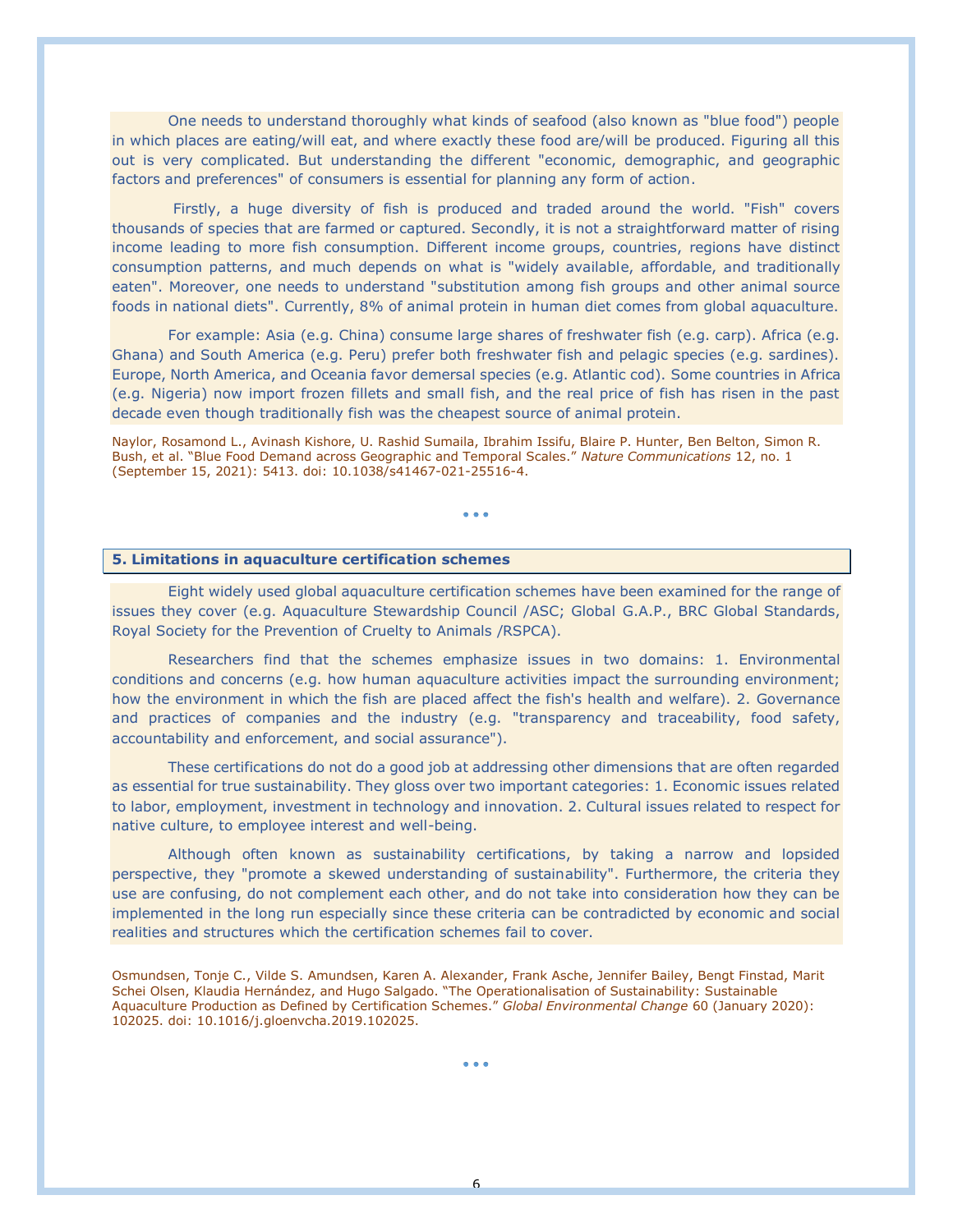# **6. GHG emissions of global aquaculture similar to that of producing sheep meat**

Excluding the cultivation of aquatic plants, and focusing on key aquaculture regions in the world and the main aquatic animal species farmed "using modern, commercial feed formulations" (letting some fish grow in a backyard pond and harvesting them does not count), *on average* global aquaculture takes up about 0.49% of anthropogenic greenhouse gas emissions in 2017. This figure is similar to global GHG emissions of producing sheep meat.

Aquatic animal species have relatively high fertility, low feed intake per unit output (i.e. feed conversion ratios), and no enteric methane emission. These factors limit their GHG emissions intensity.

MacLeod, Michael J., Mohammad R. Hasan, David H. F. Robb, and Mohammad Mamun-Ur-Rashid. "Quantifying Greenhouse Gas Emissions from Global Aquaculture." *Scientific Reports* 10, no. 1 (2020): 11679. doi: 10.1038/s41598-020-68231-8.

• • •

# **7. Antimicrobial use and resistance in global aquaculture is a serious concern**

In 2017, the Asia-Pacific region is responsible for 93.8% of all antimicrobials used in aquaculture, with China taking 57.9% of global consumption. It is estimated that these 2017 figures will increase 33% by 2030 to 13,600 tons. But compared with antimicrobial use for humans and for raising food animals on land, aquaculture's share will still be under 6% in a decade's time.

However, aquaculture "carries the highest use intensity per kilogram of biomass", and the consumption intensity for some farmed aquatic species groups surpasses levels used for humans and terrestrial animals. Moreover, the kinds of antibiotics used in aquaculture are not of little consequence; they are "classified as medically important" for humans. The top five aquatic species according to consumption intensity (in descending order) are: catfish, trout, tilapia, shrimp, salmon.

Antimicrobial resistance in farmed shrimp raised chiefly in low- and middle-income countries is especially concerning: 1. The quality and usage of antimicrobials in these farms is "widely unregulated". And it is very challenging to get reliable data on antibiotics usage in these places. 2. Waste is untreated and "often directly eliminated into local water sources". 3. Shrimp farmers live close to their farms, providing more opportunities for bacteria to spread. 4. Farmers cannot access alternatives to antibiotics to prevent losses to their shrimps. 5. The trend towards intensification will increase disease burden.

Levels of antimicrobial resistance in aquaculture correlate with levels of resistance in humans. Countries with high levels are mostly low- and middle-income, particularly in Southeast Asia and Africa. Poor sanitation systems and antibiotic misuse are main factors for the high levels in these countries, which are also vulnerable to climate and temperature change, adding to antimicrobial resistance risks.

Drewnowski, Adam, Schar, Daniel, Eili Y. Klein, Ramanan Laxminarayan, Marius Gilbert, and Thomas P. Van Boeckel. "Global Trends in Antimicrobial Use in Aquaculture." *Scientific Reports* 10, no. 1 (2020): 21878. doi: 10.1038/s41598-020-78849-3.

Thornber, Kelly, David Verner‐Jeffreys, Steve Hinchliffe, Muhammad Meezanur Rahman, David Bass, and Charles R. Tyler. "Evaluating Antimicrobial Resistance in the Global Shrimp Industry." *Reviews in Aquaculture* 12, no. 2 (2020): 966–986. doi: 10.1111/raq.12367.

Reverter, Miriam, Samira Sarter, Domenico Caruso, Jean-Christophe Avarre, Marine Combe, Elodie Pepey, Laurent Pouyaud, Sarahi Vega-Heredía, Hugues de Verdal, and Rodolphe E. Gozlan. "Aquaculture at the Crossroads of Global Warming and Antimicrobial Resistance." *Nature Communications* 11, no. 1 (2020): 1870. doi: 10.1038/s41467-020-15735-6.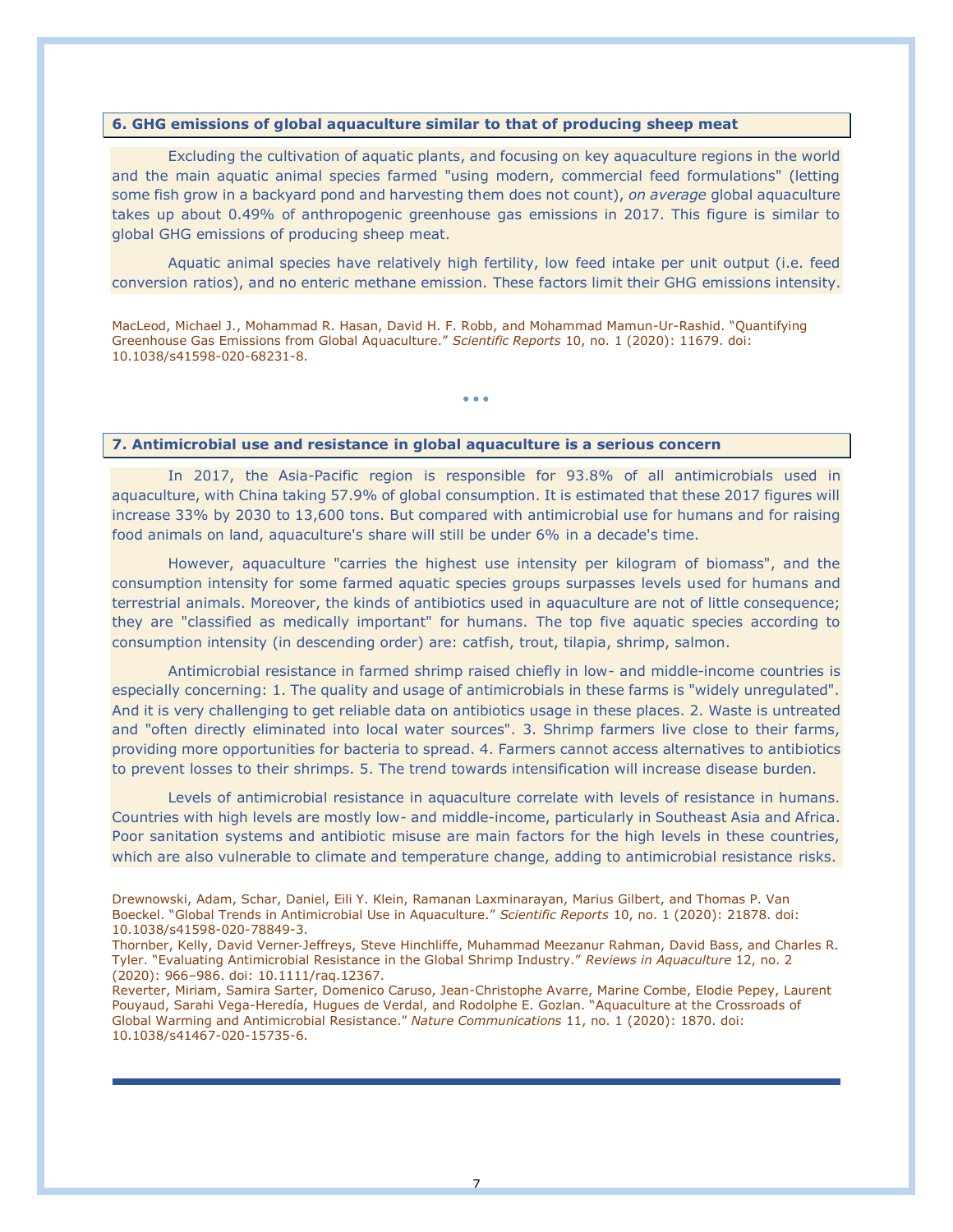#### **EXPLANATORY NOTE:**

- Academic studies are notoriously hard to find, read, and put into practical use by non-academics.
- Super-busy advocates cannot afford to spend a lot of time and effort to dig up, digest, and deploy academic research even though they recognize the value of academic studies in informing and improving their advocacy work.
- *Academic Studies Without Tears* aims to help advocates faced with this dilemma.
- Its target audience are leaders and funders of non-profit advocacy organizations addressing the many negative impacts of industrial animal agriculture in low- and middle-income countries.
- It uses a communication style reminiscent of quiz or news items that makes everything a breeze to read.
- Each issue focuses on a particular topic and includes  $8 10$  academic studies.
- It goes without saying that the academic studies featured are *not* the final word. They have flaws and limitations. They are just a tiny selection of perspectives and findings for advocates to consider, to whet their appetite. But every relevant data point and nugget of cogent information adds to one's store of knowledge and has the potential to spark new ideas.

#### **COPYRIGHT NOTICE:**

© 2021 Tiny Beam Fund, Inc. All rights reserved.

Permission is granted for downloading, printing, and distributing this file for personal and educational uses, provided that the above copyright publication notice/attribution to Tiny Beam Fund, Inc. is retained.

Quotes are taken from journal articles, books, and other publications, the copyright in which belong to their respective owners. Tiny Beam Fund, Inc. respects the intellectual property rights of others, and includes these snippets for educational purposes.

# **APPENDIX**

#### **Long version of 1. Global aquaculture: What happened in the last 20 years? How to respond to changes?**

**The 1990s:** The production of farmed fish and shellfish was "flourishing" in the 1990s. But it did not play a major role in global food systems. Two of the biggest concerns at that time were: The use of wild fish as feed, and aquaculture's environmental impact.

**Live-weight of farmed fish and shellfish:** *1987:* 10 million tonnes (Mt). *1997:* 29 Mt. *2017:* 80 Mt.

#### **Three key developments in the last 20 years**

By 2020, aquaculture has to be reckoned as a mainstream component of global food systems, influencing deeply the amount of food produced globally, food security, rural livelihoods, customers, value chains, and sustainability. Its most significant developments in the past two decades are:

- 1. "continued growth in the volume and value chains of fresh-water aquaculture"
- 2. "advances in fish nutrition, genetics, and alternative types of feed that reduce the use of wild fish in aquafeed formulations"
- 3. "expanded culture of extractive bivalves and seaweeds"

#### **Steady global growth**

- The aquaculture sector's global growth is driven by "the expansion in global trade, declines in the availability of wild fish, competitive product pricing, rising incomes, and urbanization".
- However, in spite of the undeniable role of the spread of global trade in powering aquaculture's firm upward trajectory, "89% of aquaculture output does not enter into international markets". The bulk of aquatic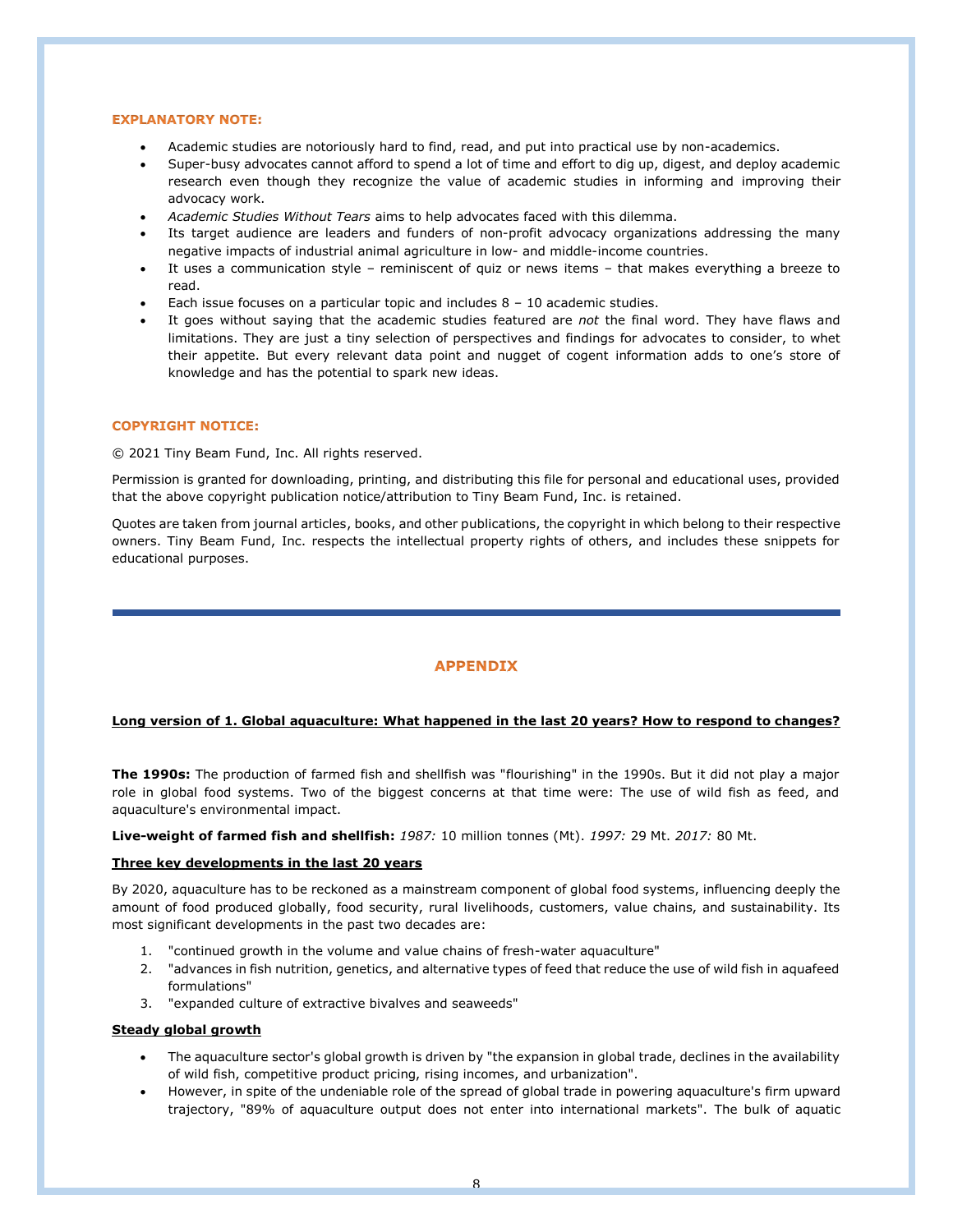products are consumed within the countries they are produced, and domestic markets in Asia are especially important.

• Of the seafood that *is* traded internationally, one-third of the total value of this trade is taken by four species: Salmon, shrimp, catfish, tilapia. Zooming out to the big picture of *all* seafood *produced* worldwide, these four species make up 8% of global seafood production.

## **Species and production systems**

- Compared to 20 years ago, there is now a larger diversity of species farmed. 40% more fish, shellfish, aquatic plant, and algal *species* are cultivated in a broad range of marine, brackish, and freshwater systems globally.
- The diversity is largest in Asia, especially in China. For example, China had 86 species in 2017 in different systems, while Norway had 13 species mostly in marine caged system.
- However, 5% of the species farmed account for over 75% of global production.
- The share of freshwater fish in the aquaculture universe has increased over the past two decades, and the tradition of inland aquaculture continues to march forward.
- Developments in the Western Hemisphere are mostly in single-species, dual-species, or single-production systems (e.g. Nile tilapia and channel catfish in ponds, Atlantic salmon in cages).

## **Countries**

- China is the clear winner. But there is rapid expansion in South and Southeast Asia. And the growth rates in South America and Africa surpass those in Asia "(albeit from a much smaller production base)".
- The largest producers outside Asia are: Norway, Chile (both focusing on Atlantic salmon), and Egypt (known for its Nile tilapia production). Each of these large non-Asian producers accounts for 1-2% of global production.

## **Freshwater aquaculture features and characteristics**

- Freshwater fish make up "75% of global edible aquaculture volume".
- Freshwater aquaculture is not a single model of production. It refers to a "wide diversity of systems across physical and economic scales, infrastructure configurations, species, ownership, and value chains".
- Most freshwater fish are raised by small- to medium-scale businesses and ponds managed by households.
- Species produced are usually different varieties of carps, tilapia, and striped catfish in polyculture systems and earthen ponds. These freshwater fish are consumed locally and nationally as well as exported.
- Freshwater aquaculture also includes "the cultivation of freshwater and brackish-water crustaceans, produced intensively in monoculture" (e.g. whiteleg shrimp) or polyculture systems (e.g. black tiger shrimp).
- "A key characteristic of freshwater aquaculture growth during the past 20 years has been the proliferation of value chains in and across countries located in South and Southeast Asia, for example, in Andra Pradesh, India, Bangladesh, Myanmar, Thailand, and Vietnam."
- China still reigns supreme with 56% of the global output of freshwater fish in 2017, supplying domestic consumers as well as exporters.
- Government support is *not* the key reason for the emergence of freshwater aquaculture in Asian countries. More significant is "economic development, rural transformation, and urbanization" which led to an increased demand for freshwater fish, and in turn attracted *private sector investment* in freshwater aquaculture. A similar trend is now happening in parts of Sub-Saharan Africa "albeit shaped by different social and economic constraints to production, structures of the value chains, and consumer demand".
- A major problem with freshwater aquaculture is *over-intensification*. It causes nutrient pollution. For example in China, 20% of "the total input of nutrient into freshwater environments in some provinces" comes from aquaculture, and public water bodies needed for important services such as drinking water cannot be used. Intensification also triggers pathogen-related decline in production (e.g. in Lake Taal in the Philippines).
- Related to over-intensification is the *increased use of compound feed and supplementary feed*, "driven by local and international companies and certification initiatives". The use of such feed, together with fertilization, "remains a key approach to producing low-cost tilapia, catfish, and carp in semi-intensive systems, and has underpinned the growth of commercial production in Asia."
- Another new phenomenon is the mushrooming of *low input-output systems*. They are located in "aquatic commons (for example, floodplains, reservoirs, and seasonal water bodies)". The fish (e.g. exotic carp) cultivated are non-fed (i.e. not based on feed). Nutrient balances and biodiversity of indigenous species are not disturbed in these systems.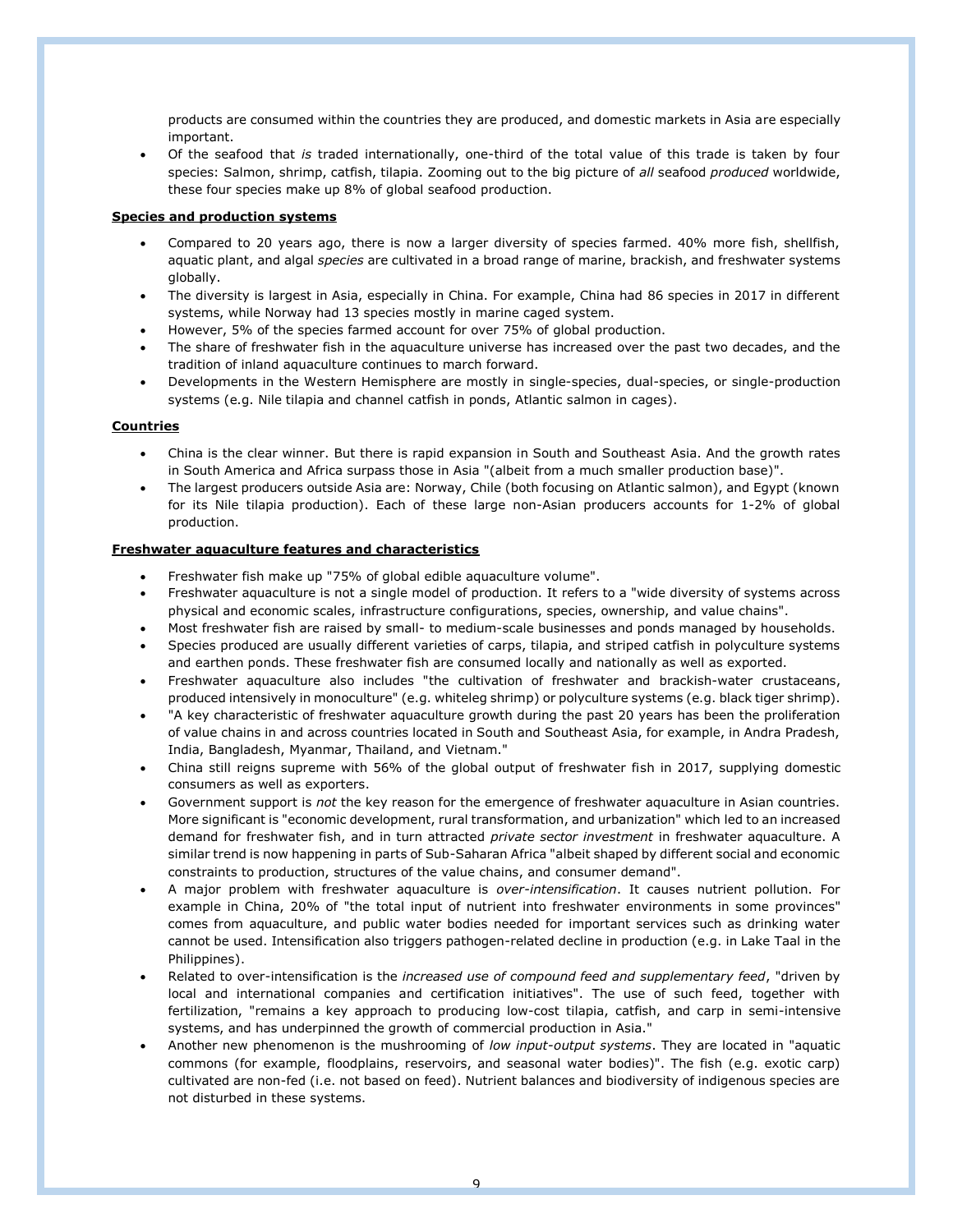## **Issues with aquafeed**

- 11 commonly farmed fish and shellfish that are fed wild fish (ranked according to weight of total production of the farmed fish): Fed carps, talipia, shrimp, catfishes, marine fish, salmon, freshwater crustaceans, ODF (other diadromous and freshwater) fish, milkfish, trout, eel.
- Fishmeal and fish oil remain important ingredients in feed for farmed fish, especially for China, Vietnam, and Thailand. "Roughly one-third of the Chinese domestic fish catch comprises low-valued fish (89% juveniles) that are used mainly in aquaculture feeds".
- But overall, less fishmeal and fish oil from captured wild fish are used nowadays. Main reasons: 1. They are more costly than plant-based feed, with prices doubling in the 2000s. 2. Sharp rise in farming omnivorous instead of carnivorous species. 3. Improvement in feed conversion ratios. 4. Greater use of alternative, plant protein and oil. 5. Greater fishmeal and oil recovery, and use of wastes and bycatch, in wild fish processing.
- "The aquafeed industry has become increasingly dependent on conventional animal feed ingredients from terrestrial systems that are widely traded in international markets."
- This closer tie with global land-based food systems raises feed prices, triggers environmental sustainability concerns such as putting pressure on biodiversity, and can lead to unintended consequences. For example, while replacing a good portion of marine ingredients used in feeding farmed salmon in Norway with plant protein sounds like an improvement, the fact that the replacement comes from soy grown in forest clearings in Brazil is bad news.
- For now, "the share of global animal feed used as aquafeed is small—estimated at 4% (compared with roughly 40% for poultry, 30% for swine, and 25% for ruminants)". But the share will likely expand in coming years with the farming of more finfishes and crustaceans in freshwater and marine systems.
- New feed ingredients such as single-cell proteins, insect meal, microalgae have burgeoned.

# **Farming molluscs and algae**

- **MOLLUSCS:** Farming extractive filter-feeding bivalves and algae is a major new development because the volume of production for these species have doubled in the past two decades. They now represent 6% (molluscs) and 7.6% (algae) of total aquaculture output by edible-weight, not counting the non-food products they contribute to (e.g. fertilizers, poultry grit, construction materials, pharmaceuticals), and the broad range of eco-system services they provide.
- Expansion of molluscs farming in China − the world's largest producer and consumer of molluscs − was driven by consumer demand, and was striking. In the decade between 2005 and 2014, the volume of cultivated scallops increased by 80.4% and clams by 40.8%.
- Pros and benefits of cultivating the approximately 65 species of molluscs, chiefly clams, oysters, mussels, scallops (e.g. Japanese littleneck, Pacific cupped oysters) currently farmed: 1. They do not need to be fed, except for high-valued ones like abalone and conchs (these "account for only 2.4% of cultivated molluscan output"). 2. They provide water clarification by filtering excess nutrient such as nitrogen and phosphorous produced by human activities (e.g. agriculture, sewage discharge) from the ambient environment. 3. They provide shoreline stabilization and coastal habitat structure.
- Although uncommon and site- and species-specific, there are concerns with bivalve production systems that are overstocked, not managed sustainably, and not appropriately sited (as occur in some locations in China). The cultivated bivalves can "absorb viruses, bacteria, toxic algae, and polluted organic particles". They can cause undesirable changes "in the water quality and benthic eco-systems". Furthermore, the scale of production needs to be quite large to really purify polluted water and help with eutrophication.
- **ALGAE:** "The global production of aquatic plants and algae has tripled from 10 Mt of wet biomass in 2000 to more than 32 Mt in 2017 . . . 99% of which is produced in Asia."
- Rather than sold directly to the public as food items, most of the products are used by the food industry as additives and ingredients, and for non-food purposes (e.g. in cosmetics, nutraceuticals, fertilizers, biofuels, bioplastics).
- Algae and aquatic plant cultivation faces a number of issues: 1. High incidence of viral and bacterial outbreaks in intensive farms. 2. Lack of progress in R&D (e.g. breeding, pathogen manangement), with not much incentives for innovation because of competitive pricing. 3. Producers' inability to make use of the plants' eco-system service to gain financial returns. 4. The industry outside China and Indonesia is fragmented. 5. Using algae to replace fishmeal aquafeed and to feed cattle to reduce methane emissions is not cost-competitive. 6. Current "critical social, economic, and regulatory constraints, including unethical supply chain activities, food safety considerations, and limited consumer demand".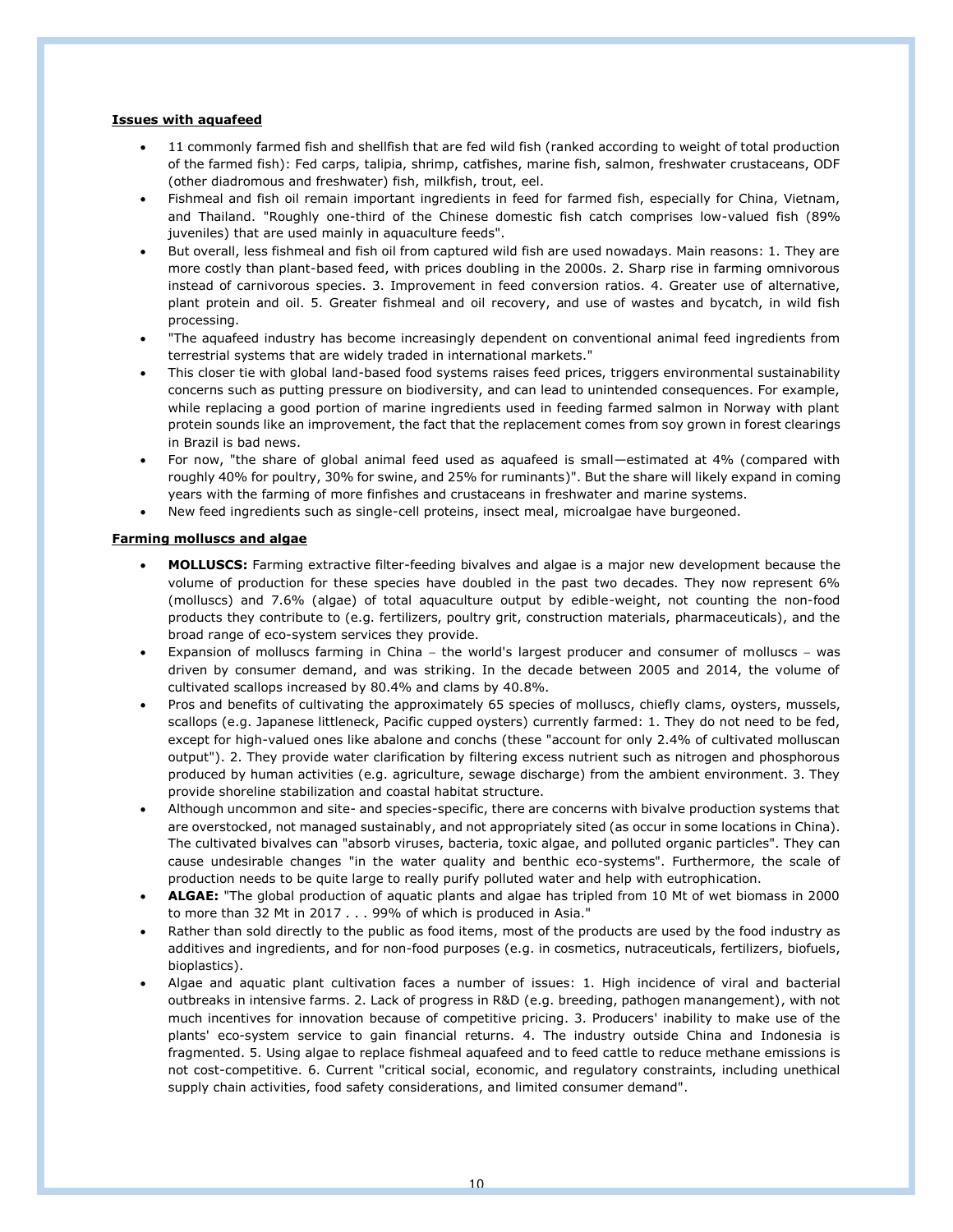# **Key challenges**

## **1. Pathogens, parasites, pests (PPP)**

- PPP is "a chronic risk for the aquaculture sector, and the intensification of production and increased trade and supply chain integration since 2000 have amplified these risks".
- Solutions include: 1. Adopting best management practices to avoid, detect and treat PPP (e.g. site selection, stocking densities, feed quality, breeding disease resistant species). But efforts such as replacing black tiger shrimp with whiteleg shrimp in Thailand still did not prevent diseases causing huge losses to the shrimp industry. 2. Use of therapeutants including antibiotics (which can be a good or a bad thing) 3. Vaccines for high-value species. 4. Feed supplementation (e.g. with plant extracts, probiotics) to boost immunity.
- But threats keep emerging, and "incidence and management of PPP throughout the global aquaculture industry is and will remain highly unpredictable."

# **2. Toxic algal blooms**

- Algal blooms are increasing worldwide and becoming more severe.
- They are caused by "anthropogenic processes" such as intensive systems and badly managed cultivation of finfishes and crustaceans.

## **3. Climate change**

- A whole range of threats related to climate change can lead to losses in the aquaculture sector; especially suboptimal growing temperatures, intrusion of saltwater into freshwater areas caused by sea-level rise, freshwater shortages, droughts. Climate change can also exacerbate PPP and algal blooms.
- It is important to note that losses are not inevitable and "outcomes are contingent on adaptation responses".

## **4. Producers' lack of motivation to meet environmental sustainability goals**

• Although producers have made progress on the environmental sustainability front "either independently or in response to government regulation, private and public sector standards, and market incentives", by and large they are not motivated to do more because they are not rewarded with better prices or access to markets.

#### **Current responses to challenges**

## **1. Recirculating aquaculture systems**

- Pros: Less direct land and water requirements (allowing for higher stocking densities). Better operational efficiency. PPP risks reduction.
- Cons: Costly. Need lots of energy. Waste disposal problems. Possible catastrophic disease failures.
- These systems tend to be used for species with high market value or "high disease and water-quality risks", and in places that can benefit from economy of scale so that it is cost-effective (e.g. salmon; "channelled pond systems for shrimp aquaculture).
- "The competitiveness of recirculating aquaculture systems for full grow-out relative to other production systems remains uncertain, however, and there have been several failures in North America and Europe and few large-scale, commercial successes over multiple years."

# **2. Offshore aquaculture**

- Pros: Less nutrient pollution and lice infestation.
- Cons: High capital costs and risk-to-return ratios. Need to dilute wastes effectively. Operational challenges such as strong waves and storms. Conflicts with other marine uses. Constraints from government authorities which face public resistance to large-scale developments.
- China and Norway have massive offshore cages. But other countries only have "small-scale pilot operations cultivating high-valued, carnivorous species".

### **3. Governance, regulations, and certification issues**

• All sorts of public and private regulations, codes, standards have emerged (e.g. "sustainable", "organic") to try to address concerns and issues with aquaculture. There are 30-50 kinds of voluntary private certification, rating, and labeling from NGOs. The two largest certification schemes − Aquaculture Stewardship Council (ASC), and Global Aquaculture Alliance Best Aquaculture Practice (GAA-BAP) − cover 3% of global aquaculture production. Another 53% have been rated by consumer guides (e.g. U.S. Seafood Watch).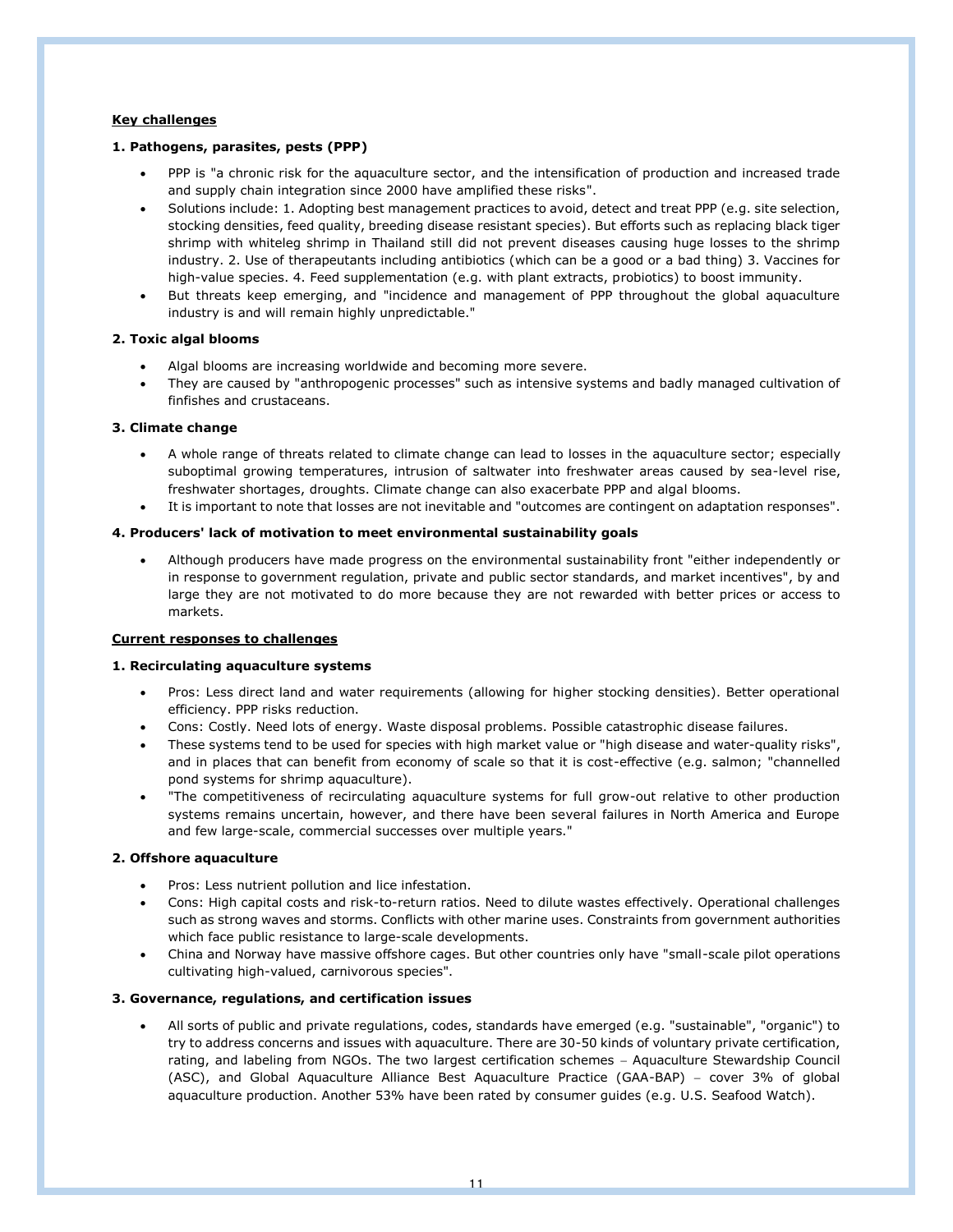- But governance instruments are unevenly applied, have serious limitations, and have "struggled to match the expanded geographies, volumes, and diversity of aquaculture systems". For example:
	- o Chile, Norway, and governments in Asian countries have greatly facilitated aquaculture expansion while governments elsewhere have placed restrictions.
	- o Robust environmental regulations rarely accompany planned growth (with the notable exception of Norway).
	- $\circ$  "Uneven regulation has led to disparities in investment and trade, with only a few export nations selling into major net seafood importing markets such as the USA and European Union."
	- o Although producer compliance is increasing, the level remains low. Reasons range from producers' poor literacy and lack of reporting skills, to environmental factors beyond the producers' control, and lack of demand for certified products.
	- $\circ$  "Certified and rated production is skewed to major export species. 57% of salmon and trout, 17% of shrimp and prawns, 17% of pangasius and 11% of tilapia are certified."
- Driven by concerns for food safety, consumers in Asia seem to show increasing interest in certified seafood products. But Asian domestic demand for certification needs to grow much more significantly before certification and rating standards can become effective globally.
- A recent development is governance and management that goes beyond a single farm, involves collaborations with buyers and governments, and tries to "foster greater inclusion of large and small-holder producers in a given jurisdiction to minimize PPP, climate, and other ecological risks". This hybrid approach helps to promote "greater transparency and trust of aquaculture products exported from developing countries" as well as improve "the 90% aquaculture output that is not directed towards export markets".

## **Looking ahead: Seven recommendations**

- 1. Find ways to urge producers to adopt sustainable practices and have their products receive global certifications even though there are currently few incentives for them do so (as plenty of farmed freshwater fish go to local instead of global markets and local consumers are not that interested in certifications).
- 2. Continue to innovate on the feed front (as costs of fishmeal and fish oil from wild fish will only increase further, and it will be challenging to come up with significant improvements to the already efficient use of these marine resources for carnivorous species).
- 3. Ensure prudent planning, siting, regulating, and scaling of aquaculture operations, especially when production intensifies (so as to maximize "ecosystem services provided by farmed extractive species" and reduce critical risks associated with PPP, pollution, and climate change).
- 4. Develop multiple strategies and governance systems (not one-size-fits-all because of the huge diversity "across species, geographies, producers, and consumers") that are science-informed, and have clear and transparent goals, but flexible and "without overly proscriptive standards and regulations" so that all stakeholders – from industries to NGOs – can innovate.
- 5. Provide improved financial and environmental management to recirculating and offshore systems if they are to be encouraged, or they will not "have any chance of widespread success".
- 6. Invest in a broad range of PPP "prevention strategies across different aquaculture sub-sectors", with the acknowledgment that treating PPP problems after they have emerged are "largely futile".
- 7. Adopt a food systems approach that include "nutrition, equity, justice, and environmental outcomes and trade-offs across land and sea" when formulating programs and policies.